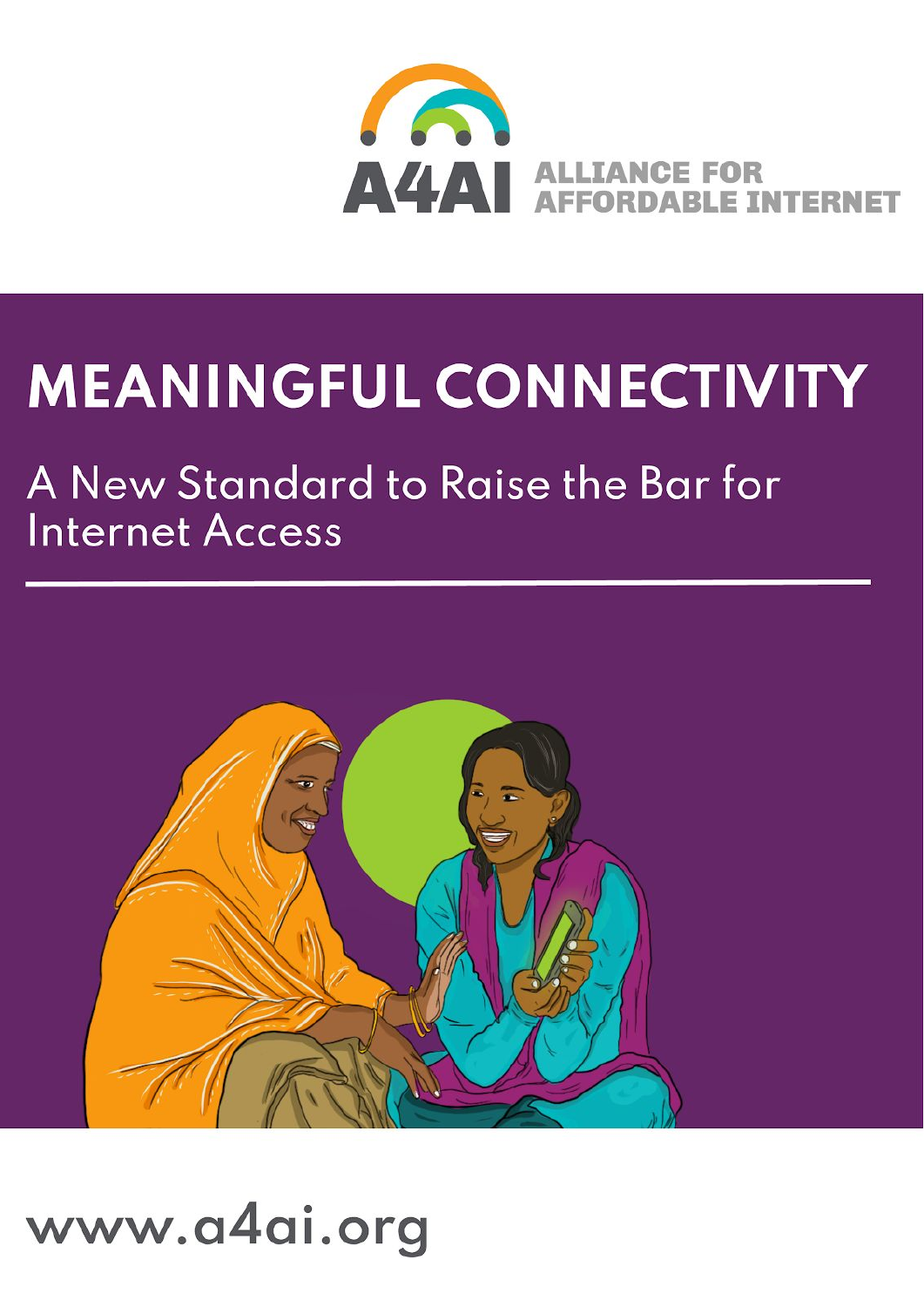# <span id="page-1-0"></span>Acknowledgements

This brief was written by Dhanaraj Thakur and Teddy Woodhouse, with contributions by Sonia Jorge, Eleanor Sarpong, and Calum Cameron. We are grateful for the numerous and important suggestions received over the last year from the A4AI/WF team, the A4AI membership and Advisory Council, and participants at various public conferences and events where we have presented previous versions of the paper.

Design by Kara Nash. Illustrations by Neema Iyer.

Suggested citation: A4AI (2020) "Meaningful Connectivity: A New Standard to Raise the Bar for Internet Access." Alliance for Affordable Internet.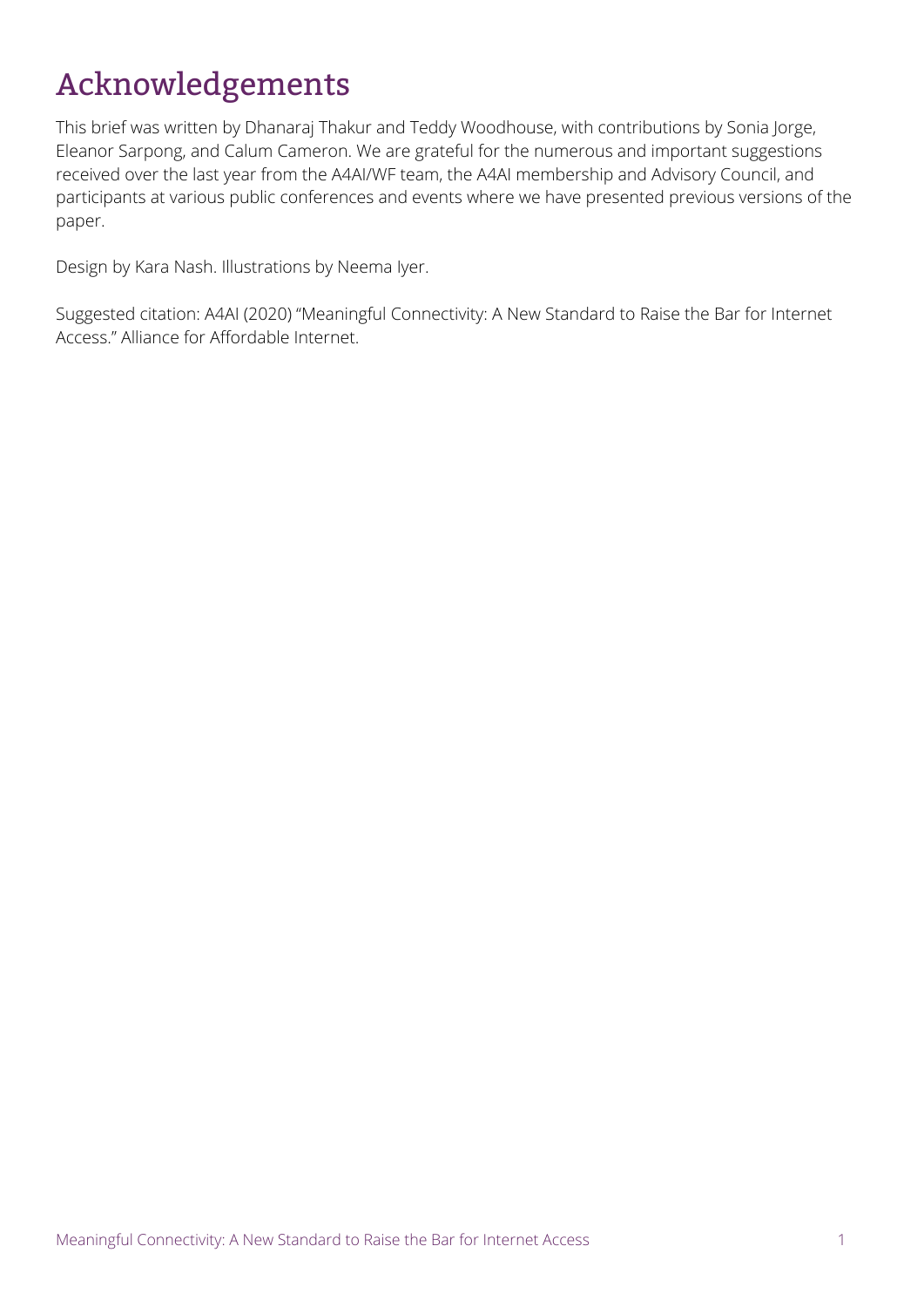# <span id="page-2-0"></span>Table of Contents

| Acknowledgements                                                                                                                                                                                                                   | 1                             |
|------------------------------------------------------------------------------------------------------------------------------------------------------------------------------------------------------------------------------------|-------------------------------|
| <b>Table of Contents</b>                                                                                                                                                                                                           | $\overline{2}$                |
| The Need for Meaningful Connectivity to the Internet                                                                                                                                                                               | 3                             |
| Introduction<br>What is meaningful connectivity?<br>Criteria for a Useful and Feasible Standard<br>A4AI's Supporting Research                                                                                                      | 3<br>3<br>$\overline{4}$<br>4 |
| A New Standard for Internet Use<br>1. Getting the Right Speed<br>2. Having an Appropriate Device<br>3. Connecting with Enough Data<br>4. Using the Internet Regularly                                                              | 5<br>5<br>6<br>8<br>10        |
| Bringing it all together: Meaningful Connectivity As a New Standard for Internet Use<br>Applying the Meaningful Connectivity Standard in Three Countries: Colombia, Ghana, and Indonesia 11<br>Meaningful Connectivity: Next Steps | 11<br>12                      |
| Annex: Methods Summary and Data Sources<br>Process and Consultative Approach<br>National Surveys and Other Methods<br>Sample Survey Questions<br>Calculating the Standard                                                          | 14<br>14<br>14<br>15<br>17    |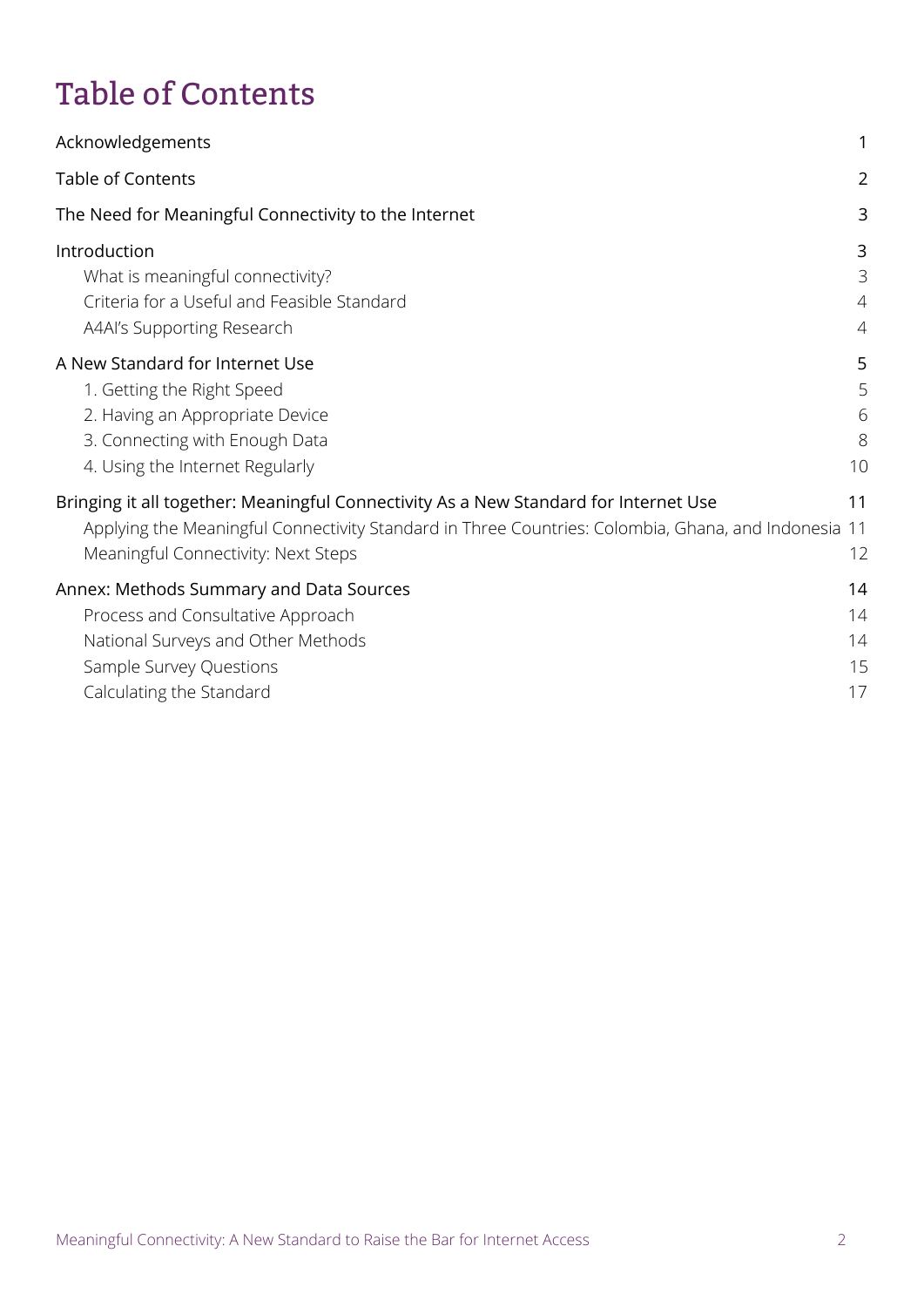# <span id="page-3-0"></span>The Need for Meaningful Connectivity to the Internet

## <span id="page-3-1"></span>Introduction

According to the United Nations' (International Telecommunications Union) definition of internet use, approximately [54%](https://www.itu.int/en/ITU-D/Statistics/Pages/stat/default.aspx) of the world is online. This refers to internet use from any location/device within the last 3 months. The result groups everyone together — from those that only use a messaging app on a 2.5G mobile connection once a month to those video-conferencing on a high-speed broadband connection several times a day.

Not everyone connects to the internet in the same way. If policymakers only rely on this broad, binary metric, their efforts to improve access for all will not succeed. Indeed, ignoring the huge differences in how people connect will only exacerbate inequalities online and offline.

Last year, we [proposed](https://a4ai.org/raising-the-bar-for-internet-access-introducing-meaningful-connectivity/) a new standard — meaningful connectivity — as a way for differentiating levels of internet access. This will help decision makers better enact policies that help people connect to an internet that is useful and empowering. With greater access and more meaningful connectivity, countries can start to scale their digital economies.

#### What is meaningful connectivity?

The meaningful connectivity standard is a tool to raise the bar for internet access and set more ambitious policy goals for digital development.

It sets minimum thresholds across the four dimensions of internet access that matter most to users. These are:

**Regular internet use** | *minimum threshold:* daily use **An appropriate device** | *minimum threshold: access to* a smartphone **Enough data** | *minimum threshold:* an unlimited broadband connection at home or a place of work or study

**A fast connection** | *minimum threshold: 4G mobile connectivity*

Our proposal was informed by a series of consultations with Alliance for Affordable Internet (A4AI) members, partners, and other stakeholders around the world in 2019 and early 2020. Based on that feedback, we refined and developed four proposed minimum thresholds to represent meaningful connectivity in terms of speed, devices, data, and frequency of use. We then conducted a series of research exercises including nationally representative surveys of approximately 6000 people and in depth (focus group) discussions with over 120 people in three countries to test the feasibility and utility of the thresholds.

This short paper reports those results, illustrates how the meaningful connectivity metric can be applied in practice, and suggests what kinds of targets policymakers can use to achieve meaningful, universal access.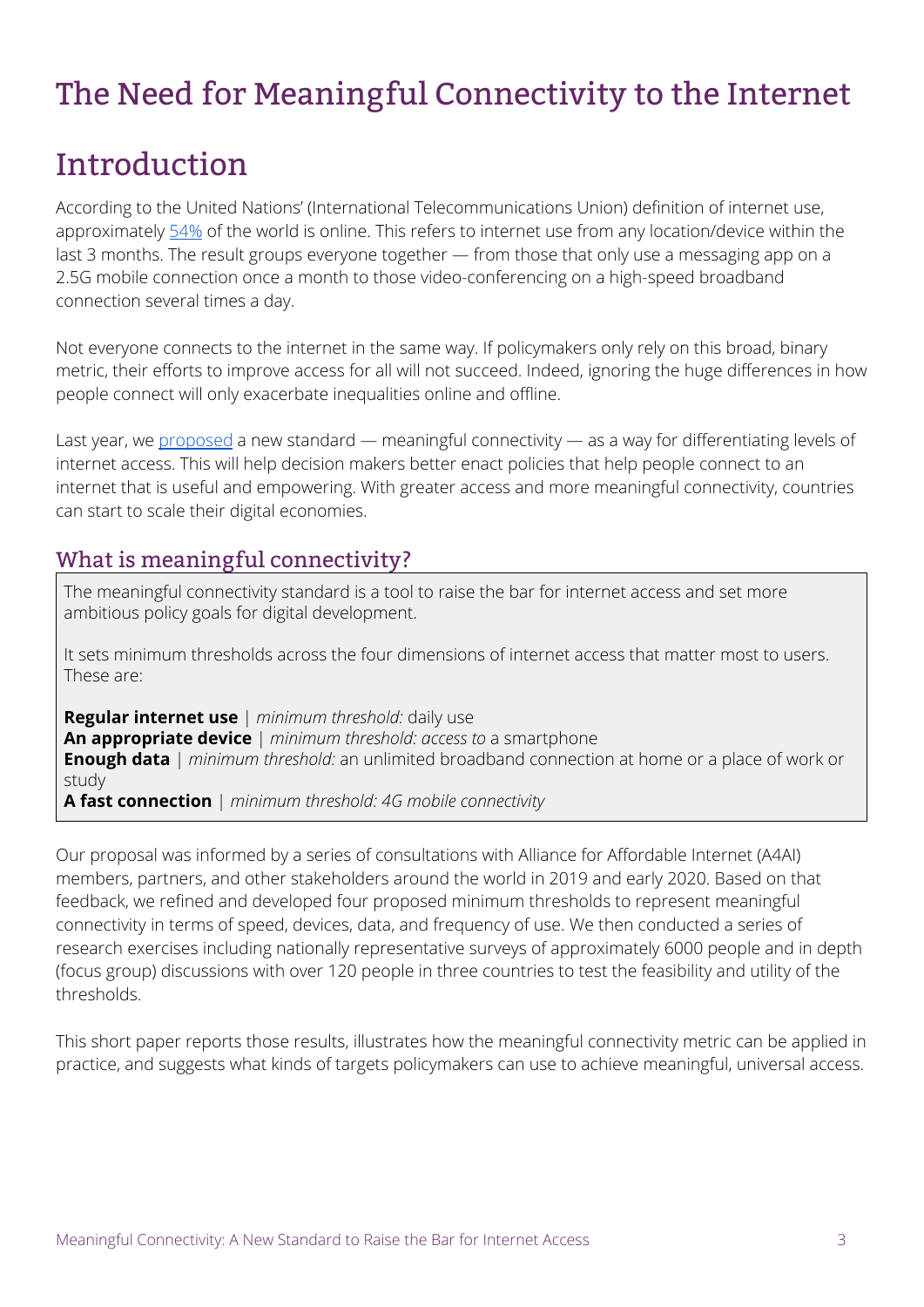### <span id="page-4-0"></span>Criteria for a Useful and Feasible Standard

Our approach focuses on the four main technical features of a person's connection to the internet that influence how meaningful it is. We used several criteria to make the standard effective. These included:

- *Evidence-based* The development and proposed metrics used in the definition should be based on robust evidence including, where necessary, new research.
- *Measurable* There must be a feasible way for governments and others to measure the new definition using existing tools.
- *Relevant* The standard must be useful for policymakers to establish a minimum threshold while being forward-looking. Thus, policymakers can act based on local context. The minimum threshold for each of the four dimensions should be flexible enough to change over time as new technologies and ways to use them emerge.

We also assume that **meaningful connectivity implies access to the open internet** and precludes artificial (either economic or political) restrictions, such as platform-exclusive zero-rating or excessive censorship.

In addition, we note the need for a gender-disaggregated metric. That is, metrics that can measure the differences of people's experience based on their gender. While the global digital gender gap is significant at an [estimated](https://webfoundation.org/2020/03/the-gender-gap-in-internet-access-using-a-women-centred-method/) 21%, we need more gender-disaggregated data across all countries. Therefore, **any new standard for internet use such as meaningful connectivity should similarly be gender-disaggregated**, and the policies informed by this standard should be gender-responsive.

#### <span id="page-4-1"></span>A4AI's Supporting Research

<span id="page-4-2"></span>To test the feasibility and illustrate the application of the meaningful connectivity standard, we relied on parallel [research](https://webfoundation.org/2019/10/deepening-our-understanding-of-the-digital-gender-divide-web-foundation-womens-rights-online-2019-household-survey/) conducted by A4AI/Web Foundation. This includes nationally representative household surveys in three countries (Colombia, Ghana, and Indonesia) with approximately 6000 respondents in all. The surveys were complemented by four focus group discussions in each country with participants of different backgrounds in terms of age, location, education, gender, and income levels. These data were used to determine the use cases for the internet which in turn helped to shape the final thresholds. The data then also help to illustrate how the standard can be calculated for each country (see the Annex for more details on the surveys and other research used to develop the standard).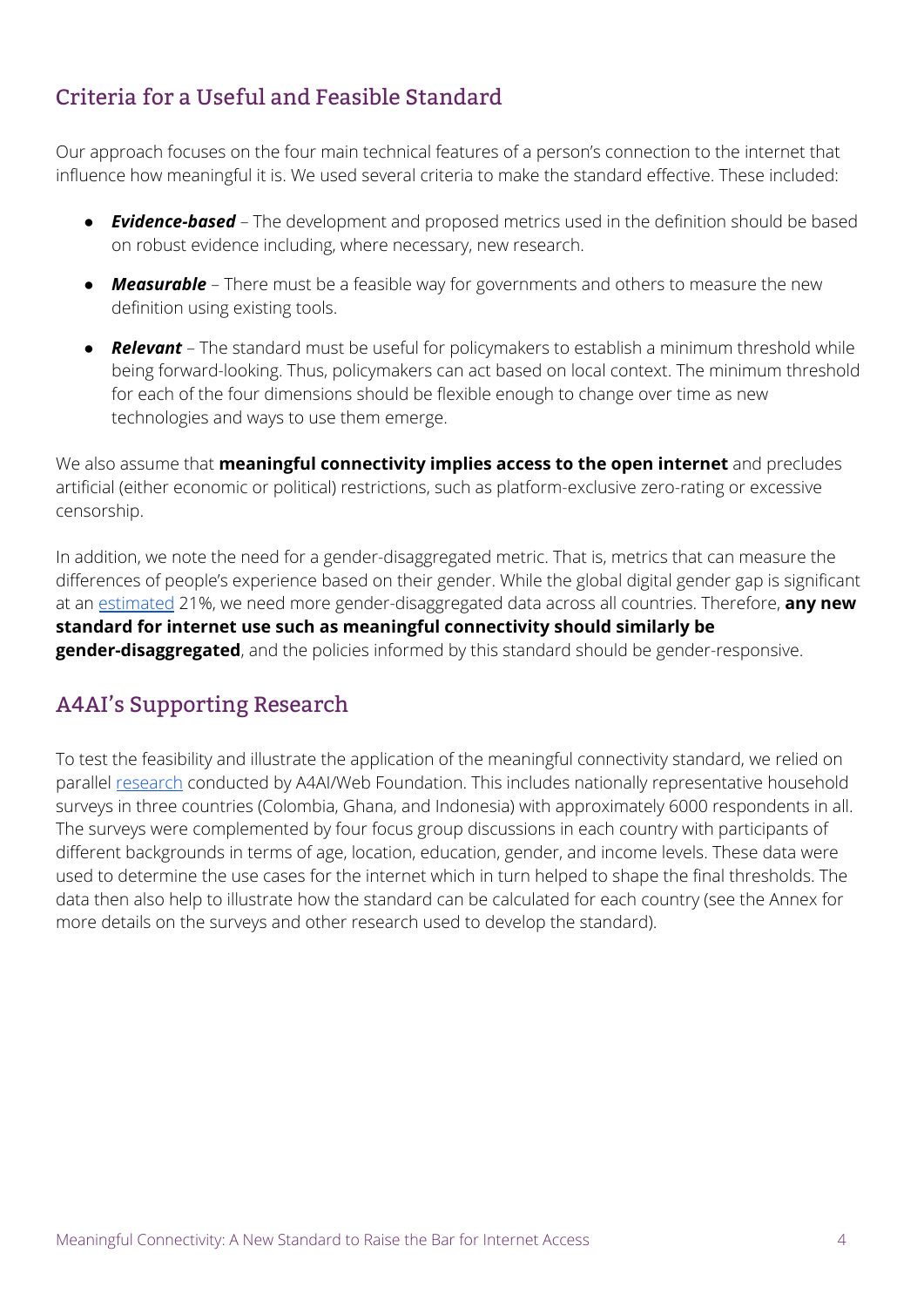## A New Standard for Internet Use

**Getting the Right Speed**

**Having an Appropriate Device**

**Connecting with Enough Data**

**Using the Internet Regularly**

#### <span id="page-5-0"></span>1. Getting the Right Speed

The quality of someone's connection can make or break their experience. For meaningful connectivity, a user's connection must be reliable, of sufficient bandwidth, and with a low enough latency to enable them to experience the wealth of the internet's potential. Video content is part of this experience.

Video content is what people want to access and is also data intensive.. Field research conducted by A4AI/Web Foundation confirms YouTube, Facebook, WhatsApp, and Instagram as the most popular online applications — all of which thrive on visual content. This matches with other research which includes photos and video as [prominent](https://www.pewresearch.org/internet/2019/08/22/in-emerging-economies-smartphone-and-social-media-users-have-broader-social-networks/) features in a user's online experience and studies of the [changing](https://www.ericsson.com/en/mobility-report/reports/november-2019/mobile-traffic-by-application-category) [dynamics](https://www.ericsson.com/en/mobility-report/reports/november-2019/mobile-traffic-by-application-category) of internet traffic globally. These are data-intensive activities and require a far greater bandwidth than text-based communication alone. Many users experience speeds and connections that make this content an occasional luxury or beyond their means entirely.

When we asked users about what speed they wished to have, it wasn't measured in megabits per second but was based on what they wanted to do online and how fast they wanted to do it. To watch videos without buffering. To talk to friends and family with no more latency than they'd experience being in the same room. To feel like they're sharing a moment in time with other users. These activities are not possible with basic connectivity. To reach meaningful connectivity, the standard must be higher.

The network's technological generation can serve as an easily identifiable standard for a mobile internet connection's quality. While users may not know exact bandwidth or latency of their connection, many devices indicate the connection strength with the technology used: typically as 3G, 4G, or 5G in the top-right corner of the screen. An easily-identifiable standard for this threshold matters for consumers' ability to advocate for better and more affordable services. Users, companies, and governments alike know and recognise the terms 3G, 4G, and 5G: this is the language they use and the language that best enables consumer advocacy. These insights encourage us to adopt a standard that does not talk in bitrates or latencies but something more simple.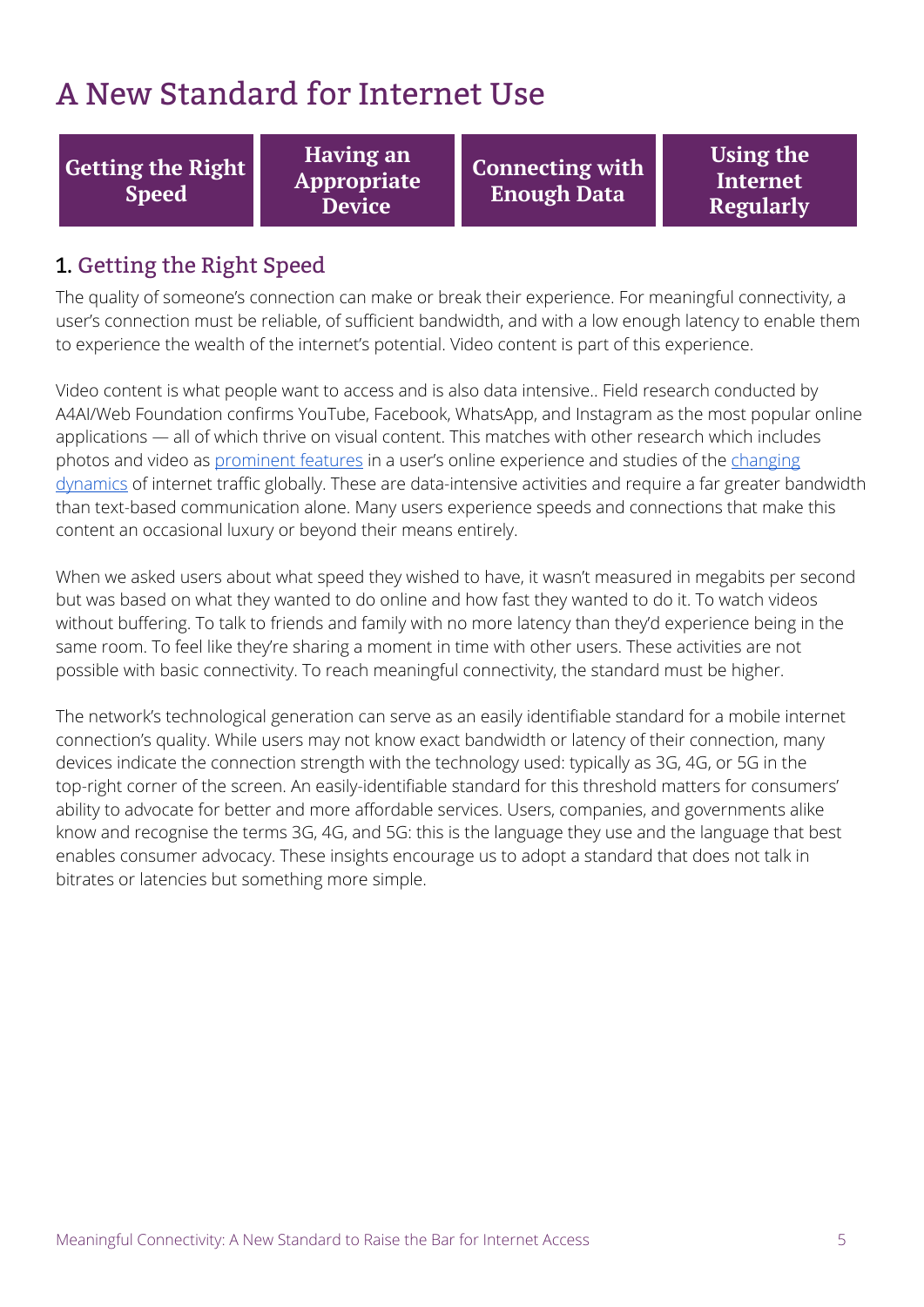The formal 3G standard (IMT-2000, in ITU-R [M.1645](https://www.itu.int/dms_pubrec/itu-r/rec/m/R-REC-M.1645-0-200306-I!!PDF-E.pdf)) holds no exclusionary boundary at the low end of bandwidth requirements. In addition, it was not foreseen to carry speeds much above 10Mbps, even with technological enhancement. This matches the experiences of 3G users in low- and middle-income countries, who rarely, if ever, see average download speeds approaching that 10Mbps. (See the table, right, as a sample of these speeds.) These users also see much higher latency rates, often [approaching](https://www.opensignal.com/market-insights) 100 milliseconds and risking reliable video calling. This is why we call for universal access to 4G, which is most-nearest defined as IMT-Advanced by the ITU (see <u>ITU-R [M.2134](https://www.itu.int/dms_pub/itu-r/opb/rep/R-REP-M.2134-2008-PDF-E.pdf)</u>).<sup>1</sup>

| <b>Median Mobile Internet</b><br><b>Download Speeds, 2019</b> |                  |  |
|---------------------------------------------------------------|------------------|--|
| $\blacksquare$ Colombia                                       | <b>3.43 Mbps</b> |  |
| $\blacksquare$ Ghana                                          | $0.92$ Mbps      |  |
| Indonesia                                                     | $1.11$ Mbps      |  |

*Source:* Measurement Lab, 01.01.2019–30.09.2019

#### **The number of 4G (or higher) internet users serves as one of the measures of meaningful**

**connectivity in a country.** A 4G connection provides the technical minimums that should enable a user to stream video, share content, and participate in the world's discussions. and offers a realistic but substantial threshold for many low- and middle-income countries. This threshold importantly looks at the users on this network, not just the network's coverage. 4G still remains beyond the financial means of many users, especially the urban poor who would be counted in a coverage statistic rather than subscription measure.

#### MINIMUM THRESHOLD **Using the internet with a 4G connection**

|                                                    | $\blacksquare$ COLOMBIA | $\blacksquare$ GHANA | <b>EMPLOYESIA</b> |
|----------------------------------------------------|-------------------------|----------------------|-------------------|
| % of persons<br>who have a 4G<br>connection (2020) | 43.1%                   | 6.3%                 | 26.6%             |

*Source: Alliance for Affordable Internet, 2020*

#### <span id="page-6-0"></span>2. Having an Appropriate Device

One of the problems with the current definition of internet use is that no distinction is made to the type of device a person uses to get online. Meaningful connectivity facilitates both creation and consumption of content and full participation in the digital world. Currently, the wide range of devices which we use to go online — from a feature phone to a laptop — enable varying levels of creation and consumption.

In order to determine what is an appropriate device, we relied on the research data to understand internet use cases among respondents from a range of socio-economic and cultural backgrounds. The

<sup>&</sup>lt;sup>1</sup> This mirrors the call for universal 4G access as part of the UN Broadband [Commission](https://broadbandcommission.org/workinggroups/Pages/WG2-2018.aspx) Working Group on Broadband for All: A "Digital [Infrastructure](https://broadbandcommission.org/workinggroups/Pages/WG2-2018.aspx) Moonshot" for Africa; measured as 90% penetration of population aged 10 or older.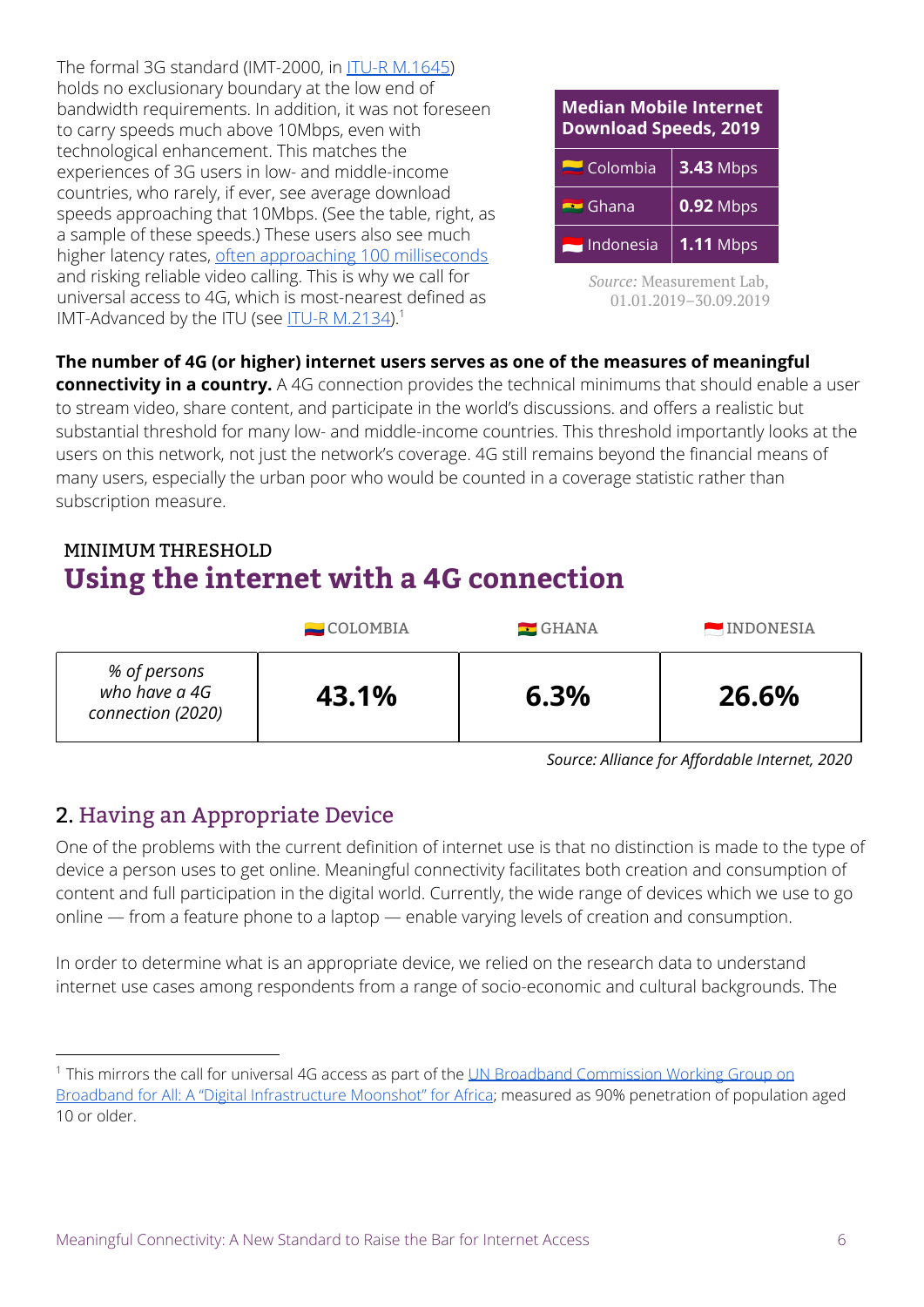survey and focus group discussions revolved around the main characteristics of a device they felt were important for their own productivity and meaningful connectivity.

The main features of a device they considered to be important included portability, having the ability to use productive apps, and multifunctionality (such as voice calls, photo/video, and apps). Participants highlighted voice recognition as a useful feature — for example, for sending voice notes — which could be relevant for those with differing levels of *[literacy](https://webfoundation.org/research/who-wins-who-loses-understanding-womens-experiences-of-social-media-taxation-in-east-and-southern-africa/)*. In addition, smartphones are often a particularly relevant means of providing access to services to some people with [disabilities](https://www.un.org/development/desa/disabilities/wp-content/uploads/sites/15/2019/07/disability-report-chapter2.pdf).

Portability was another important feature for users. With a device that could fit into a pocket, focus group participants talked about mobile phones — and specifically smartphones — as holding a practical advantage over bulkier computers that offered less privacy and greater limitations on frequency and location of use.

Many participants also mentioned having a good camera and audio functions as being important. The results of the national household surveys also pointed to the frequency of taking and posting photos as one of the main uses of their device (72%). This also matches with respondents' preference and frequency for consuming information in video formats over audio- or text-based resources. Having features like a camera, portability, and multifunctionality on one device meant that almost all the focus group participants (across all countries) noted that a smartphone was the most critical device for meaningful connectivity.

By smartphone we are referring to a device that has a [minimum](https://www.pcmag.com/encyclopedia/term/cellphones-vs-smartphones) screen size of 3", a touch screen, [the](https://www.itu.int/dms_pub/itu-d/opb/ind/D-IND-ITCMEAS-2014-C2-PDF-E.pdf) ability to install apps (i.e., with no [restriction](https://www.itu.int/dms_pub/itu-d/opb/ind/D-IND-ITCMEAS-2014-C2-PDF-E.pdf) on the number of apps by the app store), and a camera. We recognize that mobile devices are continually advancing with new form factors and capabilities something that [smartphone](https://www.pewresearch.org/internet/2019/06/13/mobile-technology-and-home-broadband-2019/pi_2019-06-13_broadband_0-02/) users themselves recognise, meaning that the use cases mentioned above may also expand.

Smartphones are not the only way people connected to the internet, but they are the most frequently used (according to 90% of internet users across the surveyed countries). Some respondents also mentioned laptops, tablets, and other devices when using the internet: however, only a small number of respondents (0.6%) only used those devices to connect to the internet without a mobile phone. Thus, we focus on smartphones as they provide a key set of features that people want, and they are the most popular device choice. **The demand for and functionality of smartphones therefore serves as another threshold when considering meaningful connectivity.**

Smartphones may importantly play a crucial role in reducing the digital gender gap and opening up the internet for the most vulnerable. In the three countries we conducted research to test the standard, women were more than twice as likely to own or have access to a smartphone (67%) than to have used a desktop, laptop, or tablet computer once in the past three months (34%). Indeed, mobile phone ownership has a substantially smaller gender gap in these three countries (3%) than ownership of a desktop or laptop computer (34%) or even use of a desktop, laptop, or tablet device (32%). Supporting individual smartphone ownership, rather than household-level desktop ownership, may hold additional gains in empowering women's autonomy over their internet use and habits.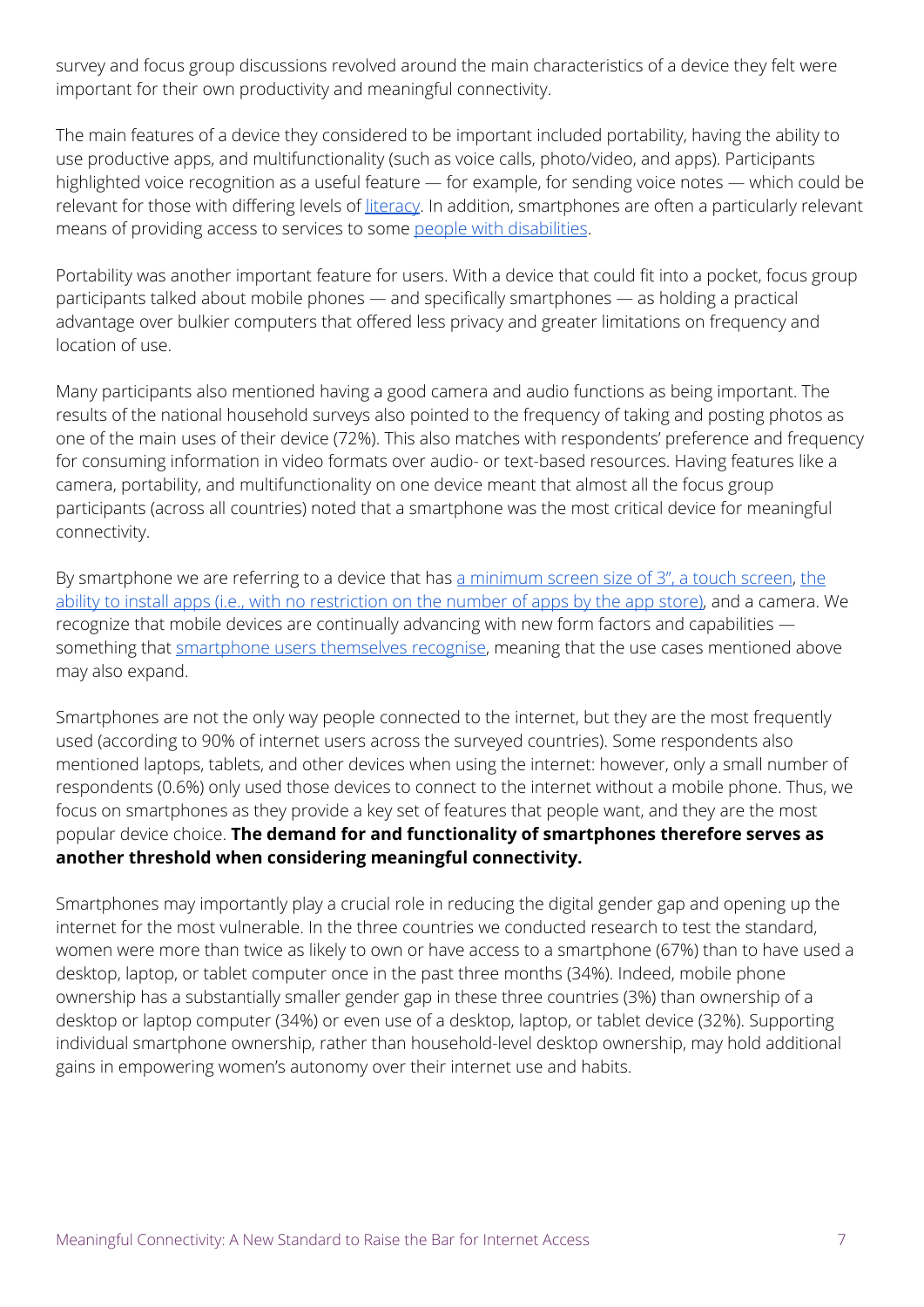In addition, smartphones offer potential for users with lower literacy. The meaningfulness of internet access comes in many ways, and literacy should not be a means to exclude online participation. Indeed, [much](https://www.kaiostech.com/first-time-internet-users-in-nigeria-use-the-internet-in-a-unique-way-heres-why-that-matters/) work is being done to make devices more appealing and more rewarding for users who have lower literacy. Many mobile phone users with lower literacy [build](https://unesdoc.unesco.org/ark:/48223/pf0000227436) their skills through their device. The value of this standard should not just be in raising the bar for internet service but also in increasing the number of people who can connect to and use the internet.

## MINIMUM THRESHOLD **Connecting with a smartphone**

|                                                                  | $\blacksquare$ COLOMBIA | $\blacksquare$ GHANA | INDONESIA |
|------------------------------------------------------------------|-------------------------|----------------------|-----------|
| % of persons<br>who own or have access<br>to a smartphone (2020) | 70.9%                   | 32.0%                | 76.9%     |

*Source: Alliance for Affordable Internet, 2020*

## <span id="page-8-0"></span>3. Connecting with Enough Data

What is the value of a gigabyte? A fibre optic cable measures a gigabyte in seconds: a low-income internet user experiences a gigabyte in weeks, possibly months. Although just over half the world's population is online, a wide data disparity exists between those with fixed, unlimited connections and those connected only at the margins.<sup>2</sup> The value of internet access is defined by how much of our lives can be conducted online: in turn, the value of internet access is defined by how much data we can consume and contribute online.

Data scarcity — that is, the limitations and unreliabilities around internet access — diminish the meaningfulness of a user's connection. Users connected at the margins may not know the speed of their connection, but they'll know the amount of data that they can afford on a regular basis. Focus groups conducted by the A4AI/Web Foundation across the globe talk about rationing personal data consumption, deferring aspects of online life to Wi-Fi hotspots, and using other creative methods to stretch the possibilities of each megabyte of data they have. Data scarcity dominates the experience of users on the margins: in turn, this limits the potential for internet access to ever become a meaningful resource in their lives.

Fundamentally, public access points and unlimited connections at the everyday locations in our lives — at home, at work, at places of study — become anchors of our connectivity. Across our surveys, each day over half (61%) connect at home, 26% connect at their workplace, and 14% at schools and universities each week day.

<sup>&</sup>lt;sup>2</sup> By unlimited, we refer to broadband access services with no significant cap on data use, although in practice these are typically subject to certain fair use policies that might limit use to a very high level which most people will not reach (e.g., 100 GB or more). In addition, for our purposes we take a technological neutral approach when it comes to ways in which people connect to such services (e.g., may be fixed or wireless).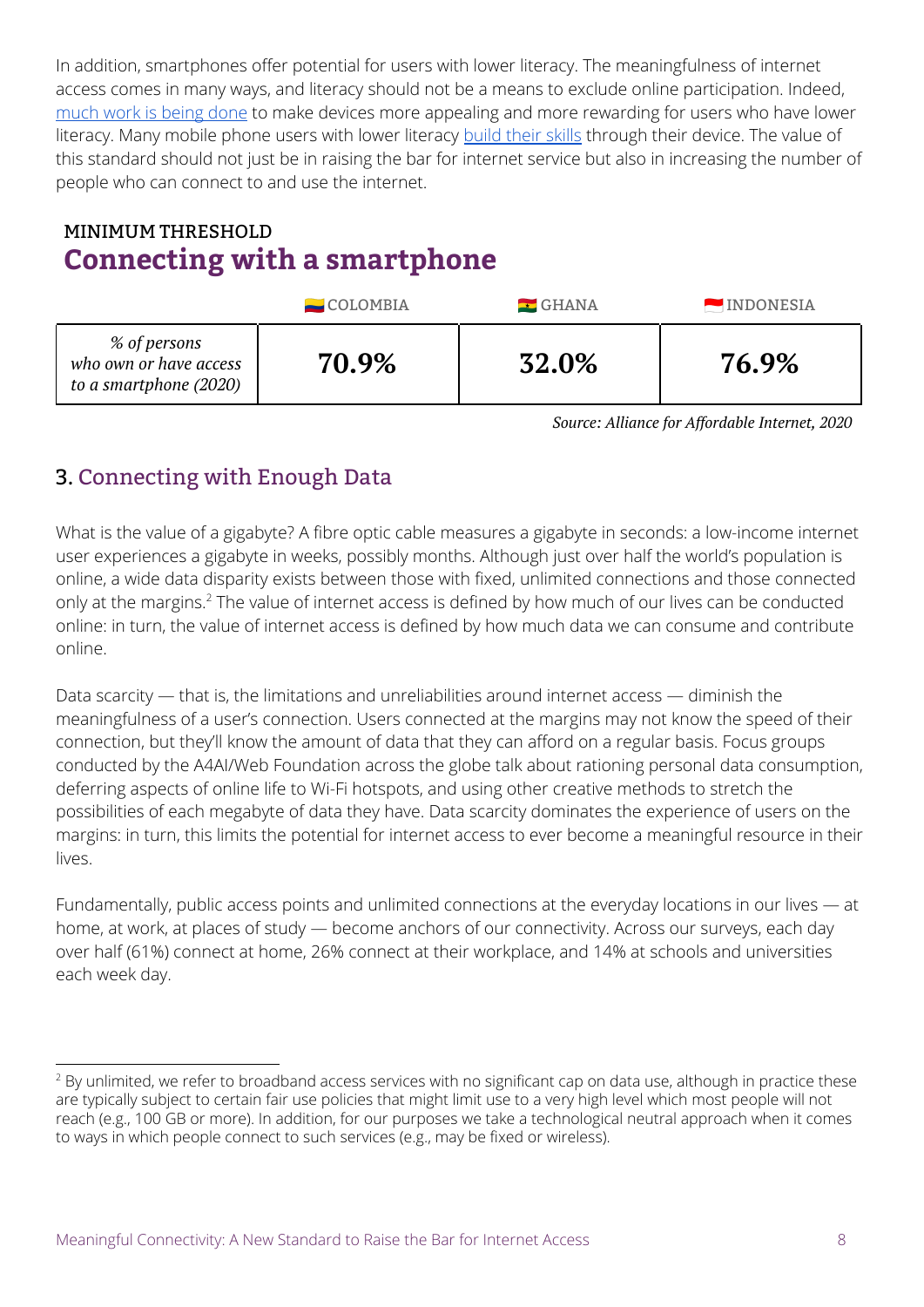This point reaffirms the value of public access options as a strategy for expanding internet access. We realise that the goal for unlimited broadband to each household in the world would be an unmanageable task in the next decade. However, it is not beyond our reach to make sure everyone is able to access an unlimited broadband connection somewhere on a daily basis. Ideally, this connection will come with a sense of security, privacy, and reliability for the user as well.

Public access options should complement a robust agenda for greater connectivity at home. Time and time again, internet users in our focus groups mentioned the essential value of their household connection and seeing mobile internet and public access points as an extension or 'top up' upon what they had at home. Four of every five (84%) internet users in our household surveys connected from home on a near-daily basis. Home connectivity is popular among those who have it and desirable for those still unconnected.

Connecting from home offers a number of benefits for users. Household connectivity offers substantially greater user privacy, enabling users to access sensitive information on personal issues. It also holds the potential to substantially reduce the digital gender gap in regions where expectations around women's participation in public life and presence in public spaces may limit their ability to use public access points. Household connectivity also holds the greatest ability to free a user from the mindset of data rationing.

The Covid-19 pandemic reaffirms the essential character of unlimited broadband connections to a household. Such connections completely alter the utility of internet access and enables multiple users to benefit from internet access at the same time, when more than one device is available. Many users in high-income countries today are able to live life more closely to normal exclusively because they have access to high-capacity, broadband connections at home.

#### **Meaningful connectivity can be measured as the percentage of a country's population with access to an unlimited broadband connection at home or a place of work or study.** These 3

locations note the points of common access for internet users across the world, and this definition is technologically-neutral and can include wired and wireless solutions. Fixed access to each household may be far from reality in many countries; however, governments can prioritise broadband access at priority institutions such as schools, libraries, and other public buildings to create anchor points of high-capacity connectivity for its occupants. These anchor points, even if not fully unlimited in terms of data consumption, can provide essential, high capacity access for users and reduce data scarcity. By reducing data scarcity and increasing the number of reliable points of connectivity, countries can begin to see the impacts of internet access becoming part of everyday life for much of its population.

If realised, we anticipate this threshold would not only power growth for individual users but social transformations as internet access becomes a reliable expectation in the worlds of education, health, and business. This is how low- and middle-income countries can accelerate their digital economies.

<sup>&</sup>lt;sup>3</sup> We define 'a place of study' as inclusive of schools, colleges, universities, and libraries.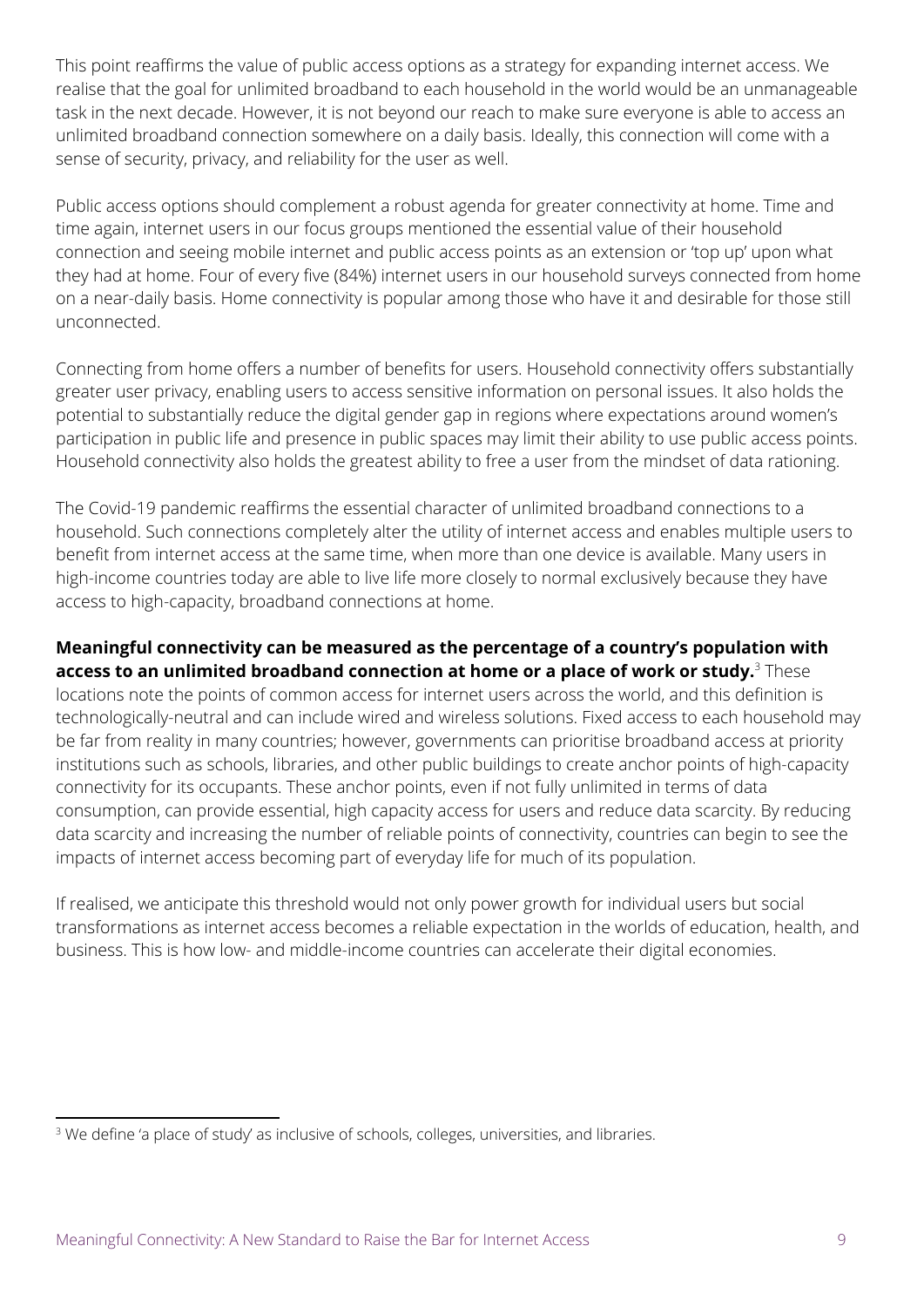## MINIMUM THRESHOLD Accessing an unlimited broadband connection at home or a place of work or study

|                                                                                                                                                 | $\blacksquare$ COLOMBIA | $\blacksquare$ GHANA | <b>EMPONESIA</b> |
|-------------------------------------------------------------------------------------------------------------------------------------------------|-------------------------|----------------------|------------------|
| % of persons who use<br>the internet from an<br>unlimited broadband<br>connection at home or a<br>place of work or study <sup>4</sup><br>(2020) | 43.3%                   | 3.5%                 | 25.5%            |

*Source: Alliance for Affordable Internet, 2020*

### <span id="page-10-0"></span>4. Using the Internet Regularly

Another characteristic of importance is the frequency with which people can connect to the internet. Being connected frequently can support greater use and productivity. More active internet users in our household surveys across all three countries saw a greater and more positive influence on their personal income and had a more positive opinion of the internet's capacity to inform people.

The current UN/ITU definition of internet use is broad, covering anyone who has used the internet at least once in the last three months. The question is, how often is often enough? In our focus groups, one point of discussion was around using the internet for creative and productive purposes. Here participants noted the importance of daily use to support these kinds of activities. This frequency was also noted as important for regular access to information; we can see how this can be particularly important in national disasters or public health crises. Finally, people said that to have really meaningful communication with family and friends, using relevant apps on a daily basis was important. Indeed, on average, across our country surveys 54% of internet users are online every day.

Based on these insights, in order to differentiate between levels of internet use, we recommend a minimum threshold of using the internet at least daily.

### MINIMUM THRESHOLD Using the internet daily

|                                                   | $\blacksquare$ COLOMBIA | $\blacksquare$ GHANA | INDONESIA |
|---------------------------------------------------|-------------------------|----------------------|-----------|
| % of persons who use<br>the internet daily (2020) | 46.1%                   | 8.3%                 | 66.8%     |

*Source: Alliance for Affordable Internet, 2020*

<sup>&</sup>lt;sup>4</sup> For clarity, the Web Foundation survey questions used for testing the standard asked if someone had fixed internet access at work or at an educational institution (school, university, etc.). We have calculated these estimated numbers assuming that fixed connections at work or at an educational institution are unlimited or of sufficient capacity to be considered.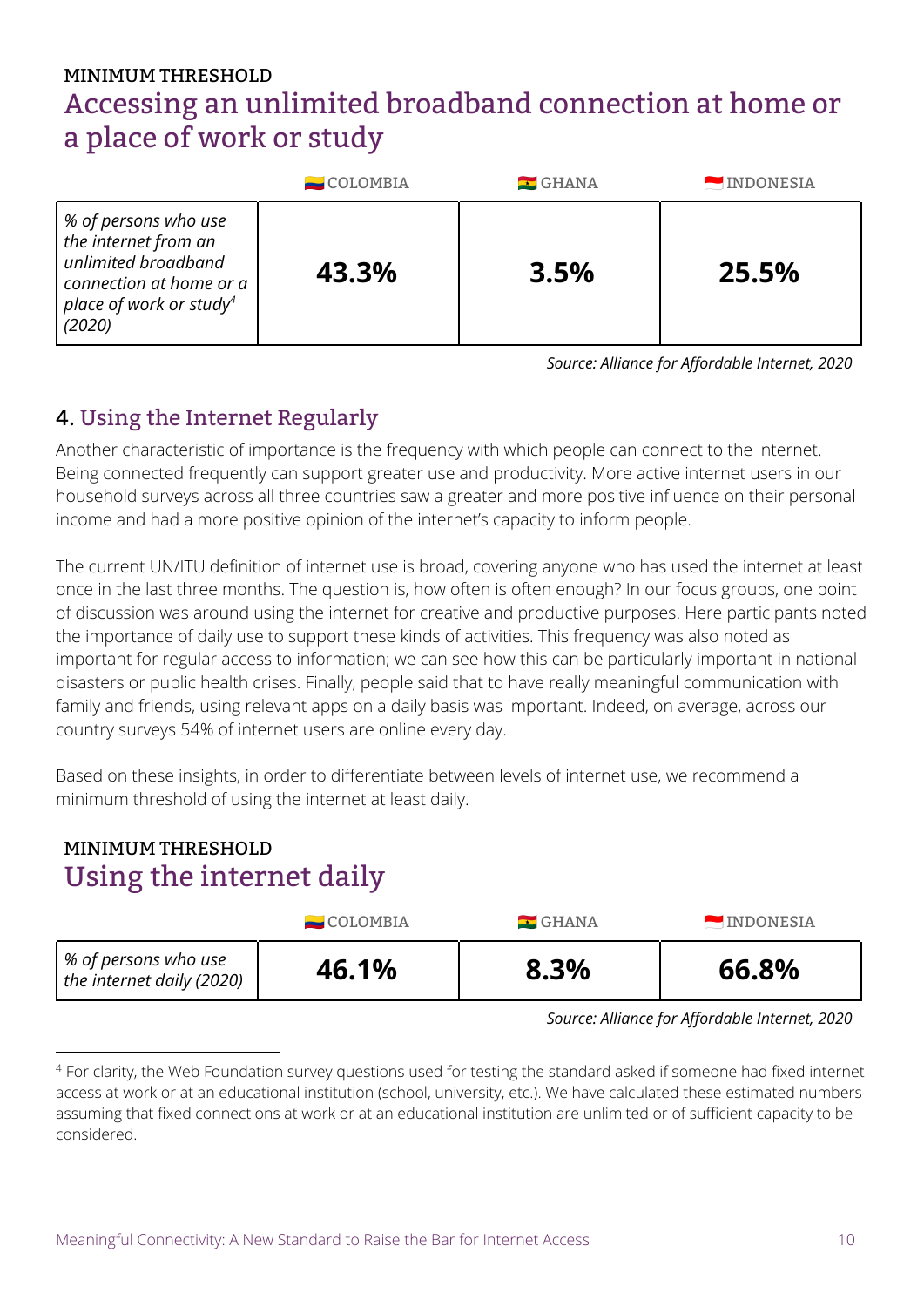# <span id="page-11-0"></span>Bringing it all together: Meaningful Connectivity As a New Standard for Internet Use

It is no longer sufficient to simply consider how many people are online. As more of human life is moving online, *our policy goals must adapt to consider the quality of connectivity available to all.*

Our research has suggested that four dimensions hold the greatest promise in benchmarking when an individual has the means for meaningful connectivity: that is, when they have daily access to the internet through a smartphone, with a 4G mobile connection and a reliable connection at home or their place of work or study that is unlimited in its volume.

That is not to say that a user that lacks any one of these dimensions cannot meaningfully connect to the internet. Instead, as a policy tool, these are the four dimensions that governments and all interested stakeholders should prioritise to advance an ambitious connectivity agenda that leads to further achievement of related development goals, both economic and social.

#### <span id="page-11-1"></span>Applying the Meaningful Connectivity Standard in Three Countries: Colombia, Ghana, and Indonesia

Using the data collected from household surveys conducted in each of these three countries, we applied the meaningful connectivity standard in practical terms and can now understand its comparative value to the current definition of internet use.

To do this we chose a relatively simple approach, which is to take the average of all four thresholds to determine the meaningful connectivity score in a country. These are all weighted equally: we assume each threshold is equally important. This approach also means that the score calculated at the country level is not a direct measure of individual meaningful connectivity. Rather, the score takes an average from the indicators to note there is national progress made when any of the four dimensions improves and that connectivity can still be meaningful at the individual level even if a country is lacking in a particular threshold.

Noticeably, the meaningful connectivity score is lower than the proportion of the population using the internet in each country. This is not an indication of rolling back progress already made: this is setting more ambitious horizons for internet access and for economic and social development agendas.

People should not have to settle for being counted but underserved. By setting a standard that guarantees enough speed, enough data, with an adequate device, and sufficient regularity for the internet to be an important part of someone's life, these thresholds ensure that internet access is not just an end in itself. They also help highlight where an emphasis on older technologies, such as 3G-only smartphones, can impede long-term progress. Internet access is most valuable when it can be used a means to achieve broader, and more important, social and economic goals.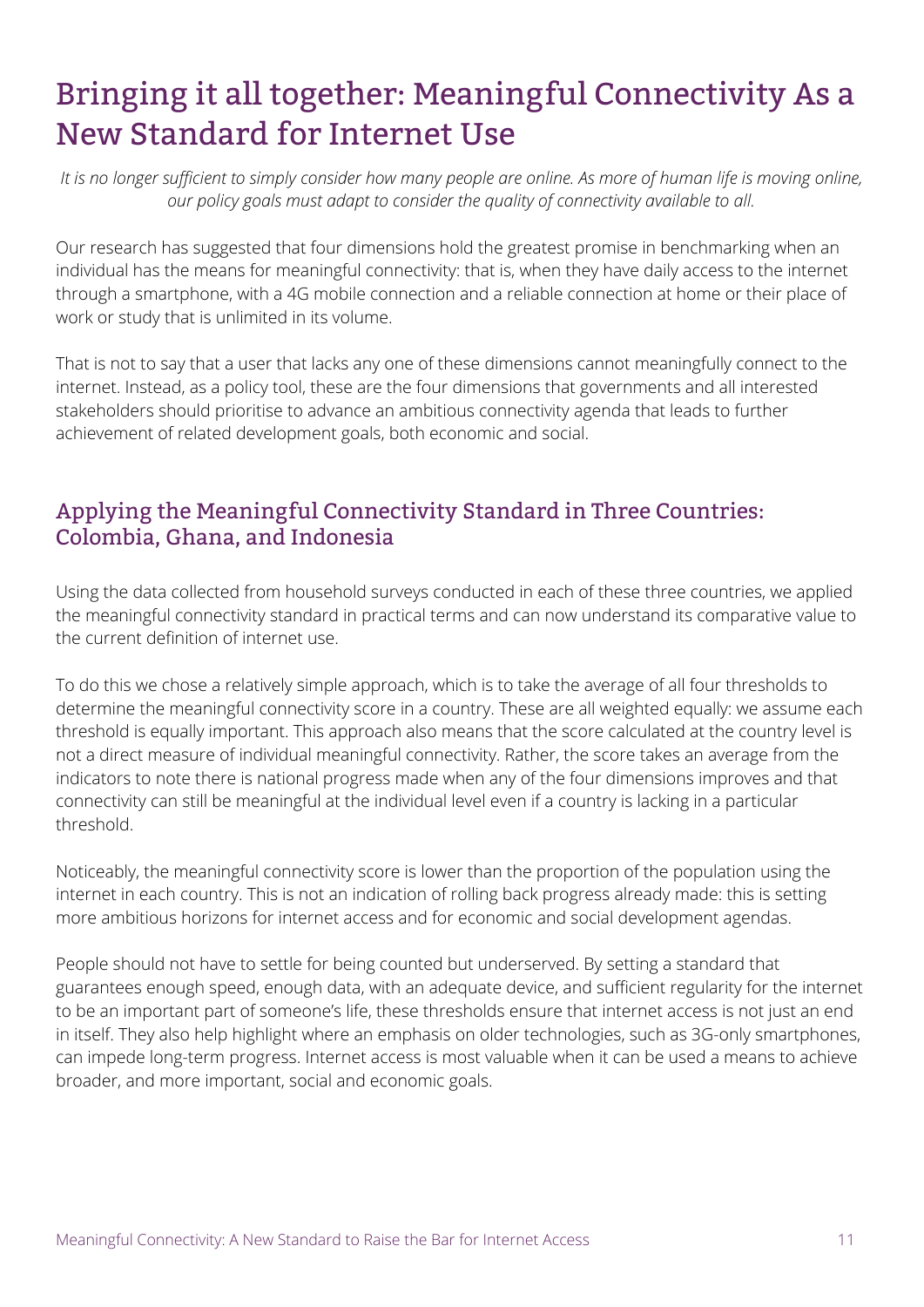This standard will hopefully reinvigorate the importance of internet access as part of a country's political agenda. Internet access is not just another indicator: it can, with the right conditions, be an engine to reach a range of national priorities and Sustainable Development Goals. Internet access matters when it matters to the people it connects.

## **Meaningful Connectivity and Internet Use**

|                                                                   | $\blacksquare$ COLOMBIA | $\blacksquare$ GHANA | <b>EXAMPLE INDONESIA</b> |
|-------------------------------------------------------------------|-------------------------|----------------------|--------------------------|
| % of population who<br>use the internet (ITU<br>definition, 2020) | 84.1%                   | $30.3\%$             | 77.6%                    |
| Average meaningful<br>connectivity score (2020)                   | 50.9%                   | 12.5%                | 48.9%                    |

Source: A4AI 2020

#### <span id="page-12-0"></span>Meaningful Connectivity: Next Steps

The value of this tool is in measuring and tracking progress over time. We acknowledge each country is at its own stage and direction of development. This standard therefore should help guide the gradual implementation of policy actions and the regular review of broadband policy targets. As such, we encourage governments to embed these standards into their statistical practices and revisit them on an annual basis.

While policies should be specific to each country, we anticipate that, in general, the process for policymakers to define milestones towards achieving meaningful connectivity would incorporate a number of initial steps (see below).

#### **Suggested Initial Steps for Policymakers**

- **1.** Build a broad consensus with national stakeholders from across public and private sectors, as well as from civil society, to discuss the adoption and applicability of this standard.
	- **2.** Review the national policy and regulatory environment to assess the current state of connectivity policy and targets, especially those related to meaningful connectivity.
	- **3.** Build and strengthen the capabilities of statistical institutions to measure the standard and to incorporate suggested indicators into their data collection processes. Data collected must be gender-disaggregated.

**Further guidance from A4AI on both the policy and methodological implementation of meaningful connectivity will follow in the coming months.** This guidance may also cover related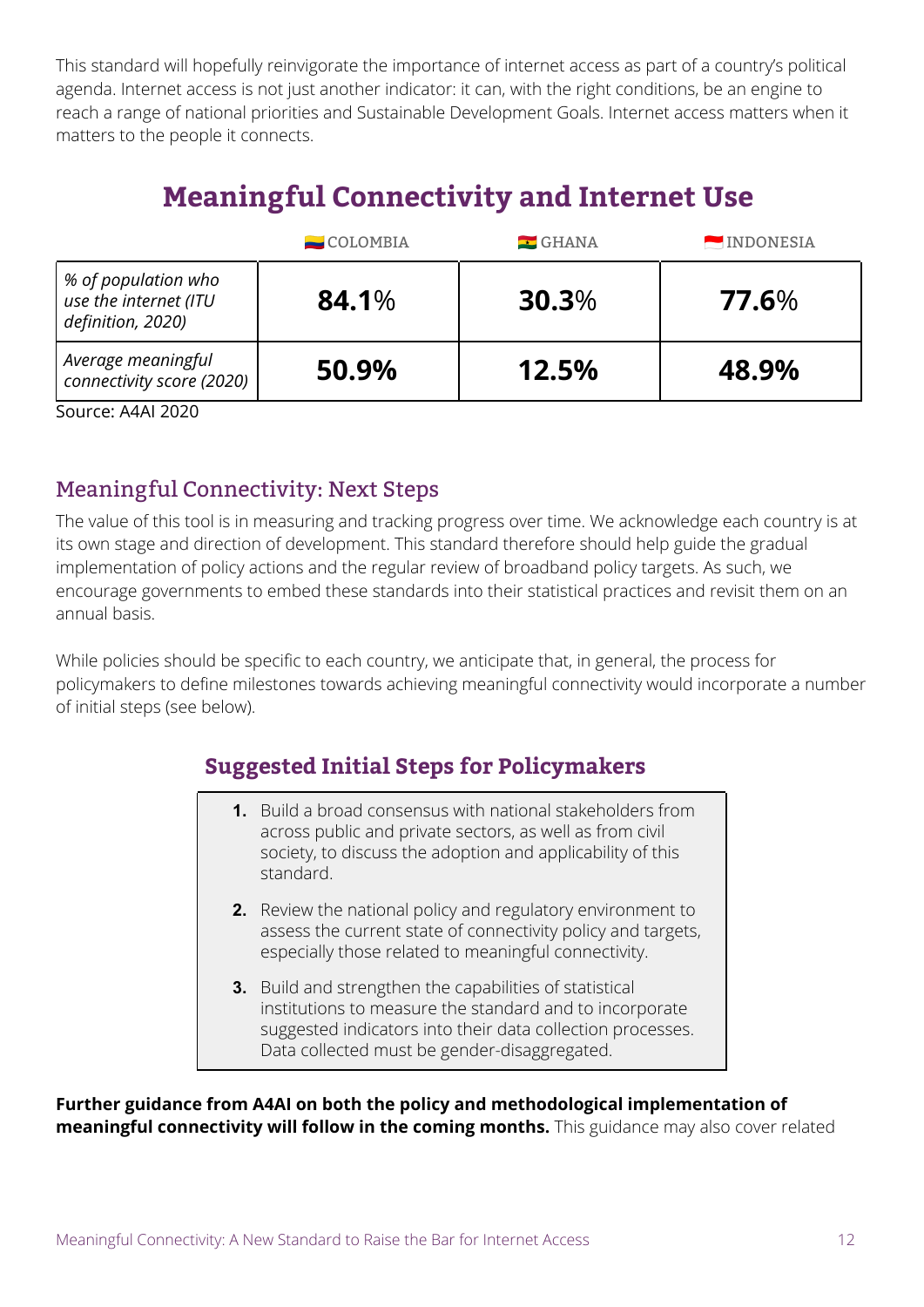issues — such as digital skills, cybersecurity, and relevant content — that are important demand-side interventions to help create the motivation for users to use the internet on a daily basis.

This standard is the culmination of a number of months' work; however, we hope it is only the opening for years of effective broadband policy-making.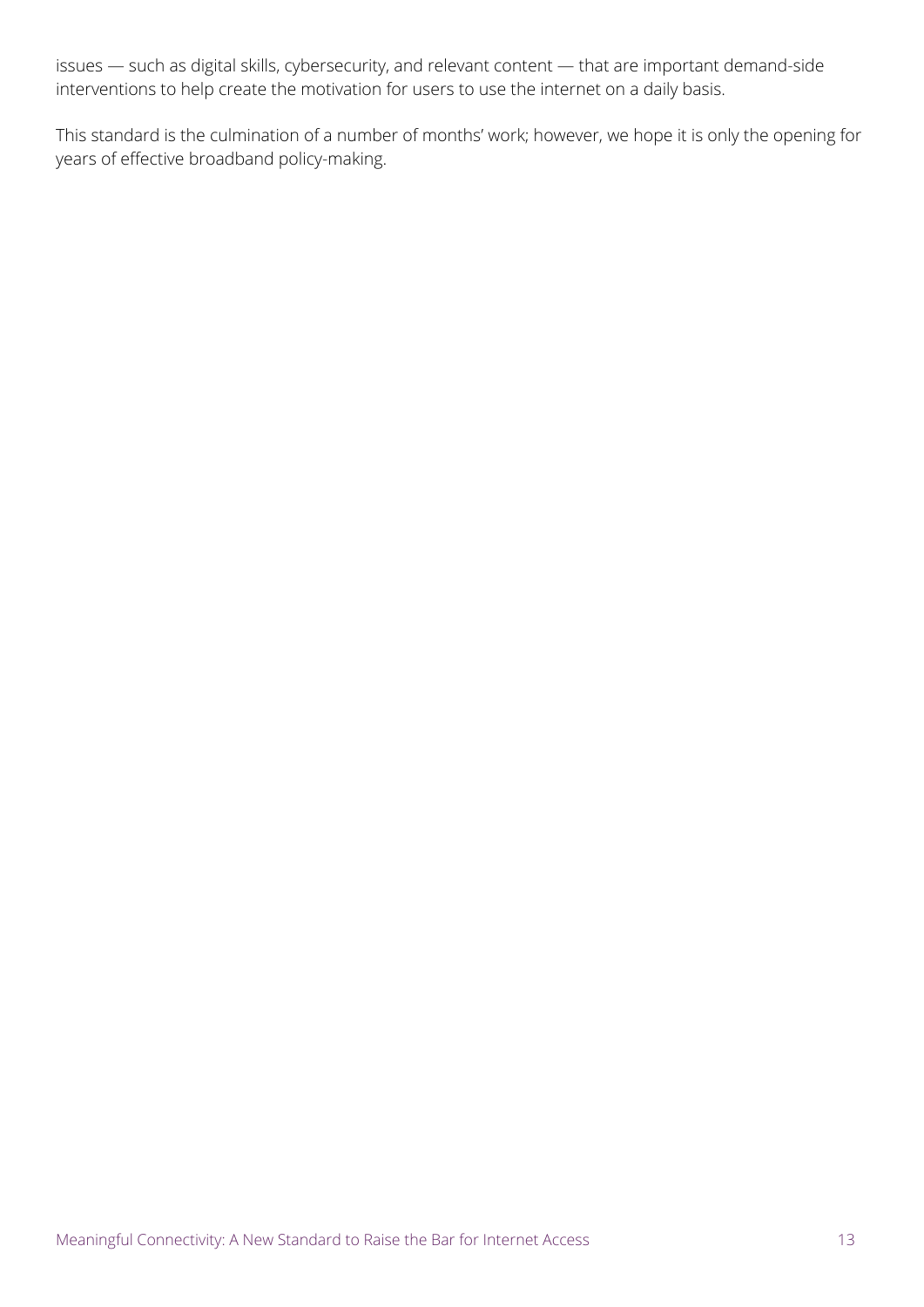## <span id="page-14-0"></span>Annex: Methods Summary and Data Sources

#### <span id="page-14-1"></span>Process and Consultative Approach

Given the scale and ambition of this new standard we wanted to get feedback and suggestions from a range of viewpoints. We hosted several presentations on the proposed thresholds starting in mid-2019 at academic, industry, and civil society events and collected feedback from A4AI members, the A4AI Advisory Council, other stakeholders, and the public.

Versions of this brief and the proposed thresholds have also been shared with the A4AI membership and its Advisory Council to give additional insights and refinements to the standard. This incorporates the perspectives of A4AI's multi-stakeholder membership: balancing public, private, and social sectors' analysis of the realities of connectivity today and where we could be in the future. These discussions have made the standard stronger, and we thank all members and partners who have given feedback on drafts.

#### <span id="page-14-2"></span>National Surveys and Other Methods

The data for the thresholds used in this paper are drawn from a series of nationally representative household surveys as well as supporting qualitative research. The surveys were conducted between September 2019 and February 2020 in 3 countries: Colombia, Ghana, and Indonesia with the following sample sizes. In each case a stratified random sampling approach was used with a maximum sampling error of 3 percentage points. The sample results are as follows:

| Country          | <b>Male</b> | Female | <b>Total</b> |
|------------------|-------------|--------|--------------|
| <b>COLOMBIA</b>  | 723         | 827    | 1550         |
| <b>GHANA</b>     | 1114        | 1186   | 2300         |
| <b>INDONESIA</b> | 1022        | 1018   | 2040         |
| <b>Total</b>     | 2859        | 3031   | 5890         |

These surveys were carried out by the A4AI/Web [Foundation](https://webfoundation.org/2019/10/deepening-our-understanding-of-the-digital-gender-divide-web-foundation-womens-rights-online-2019-household-survey/) (as part of its [Women's](https://webfoundation.org/our-work/projects/womens-rights-online/) Rights Online program) in partnership with the Instituto de Estudios Peruanos (IEP), the University of Ghana, and the University of Indonesia.

In addition, we also completed four focus group discussions in each country in which participants discussed various issues related to meaningful connectivity. Participants included persons of different backgrounds in terms of age, location, education, gender, and income levels. All focus groups were conducted between November 2019 and January 2020.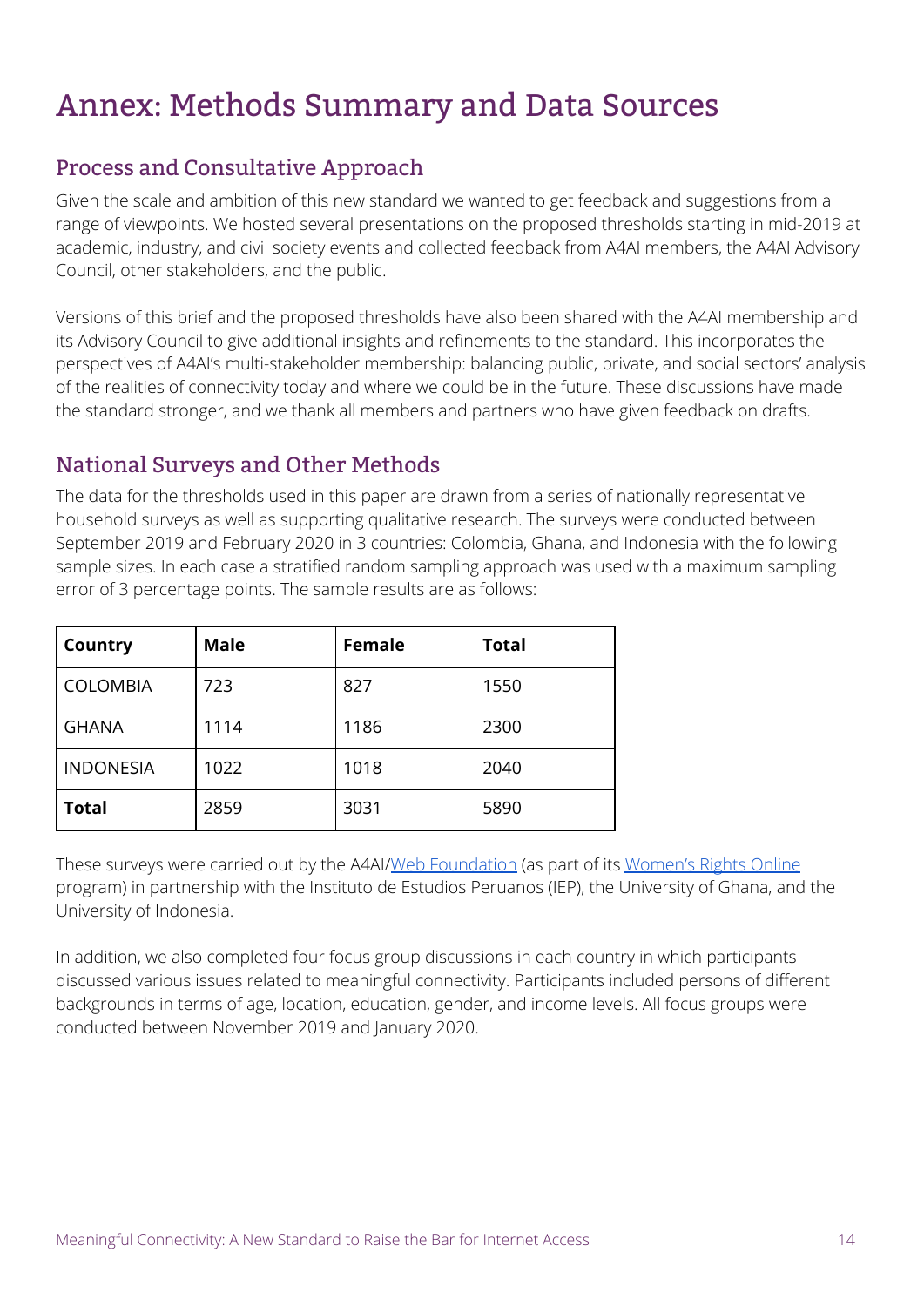#### <span id="page-15-0"></span>Sample Survey Questions

The following survey questions were included as a part of a separate module dealing with meaningful connectivity in each national survey. As the surveys themselves were part of the WRO program, most of the questions focused on women's rights issues online. Here are the questions related to meaningful connectivity, each of which is linked to one of the thresholds:

#### **Percent of persons who have a 4G connection**

Q. What type of connection do you have on your mobile device? [READ OUT -SINGLE CODE ONLY]

| 4G                           |   |
|------------------------------|---|
| 3G                           |   |
| <b>EDGE</b>                  | 3 |
| <b>GPRS</b>                  |   |
| Other - Specify _            | 5 |
| Do not have a mobile phone   |   |
| Don't know (DO NOT READ OUT) |   |
|                              |   |

#### **Percent of persons who own or have access to a smartphone:**

Q. Do you personally own or have access to a smartphone (3G/4G, internet/web-enabled mobile phone e.g. Blackberry, Android, iPhone )? SHOW CARD & READ OUT. SINGLE CODE ONLY.

| Yes.                         |  |
|------------------------------|--|
| NΩ                           |  |
| Don't know (DO NOT READ OUT) |  |

#### **Percent of persons who use the internet from an unlimited broadband connection at home or a place of work or study**

As noted above we used a combination of survey questions for this threshold, however we recommend that these be combined in future measures of the standard.

Q. How do you normally access the internet? [*Note: encircle the code in the column on the type of access*]. [READ OUT. MULTI-CODE OK.]

|        |                                                            | Yes $(1)$ | No(2) |
|--------|------------------------------------------------------------|-----------|-------|
| A      | Mobile phone (e.g., data plan)                             |           |       |
| B      | Public wifi                                                |           |       |
|        | USB dongle or modem                                        |           |       |
| $\Box$ | Fixed internet connection at work, school,<br>or elsewhere |           |       |
| E      | Fixed internet connection at home                          |           |       |
| F      | Others, please specify                                     |           |       |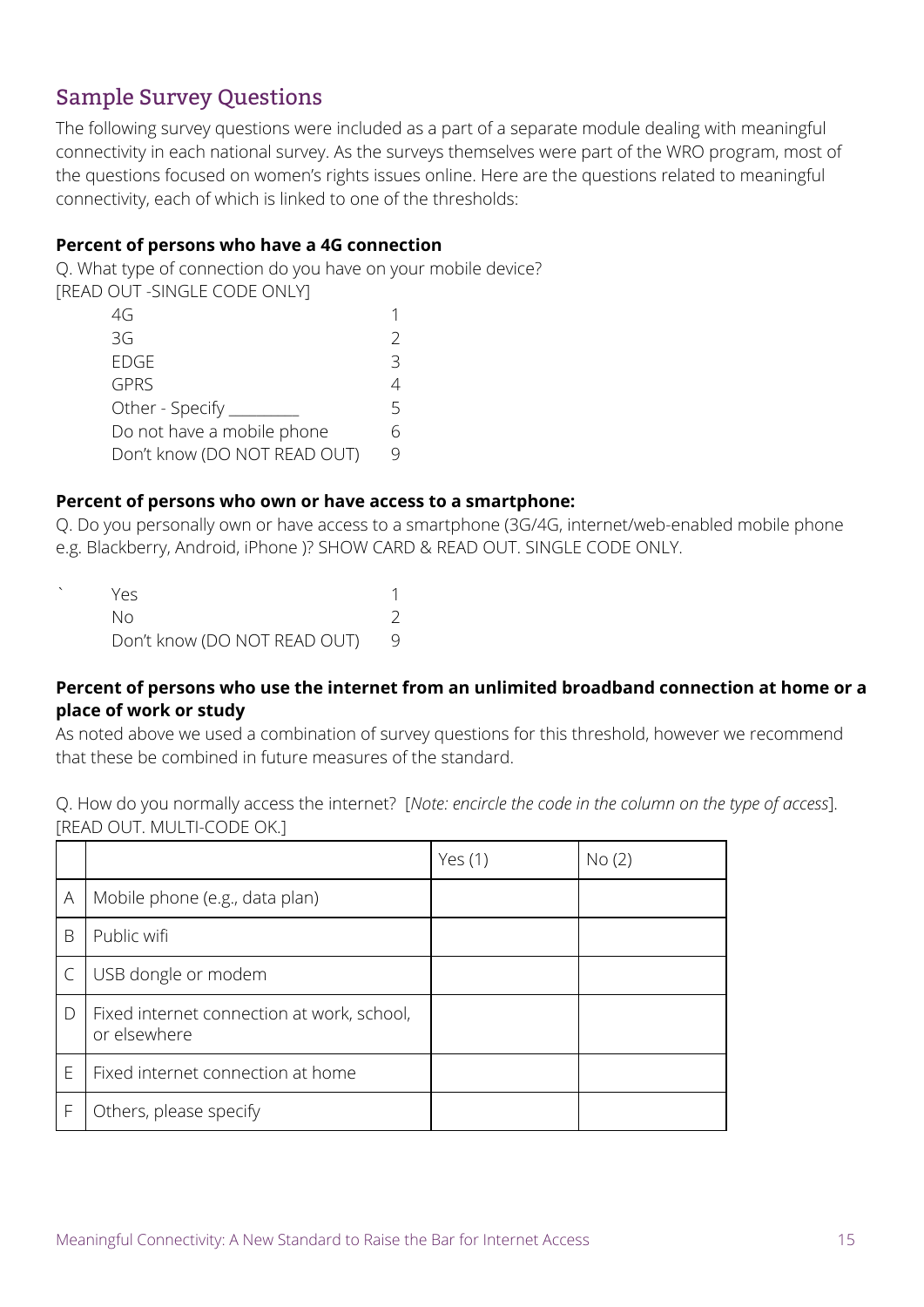Q. In a typical month of internet use, what is the total amount of **mobile internet data** you purchase? [*Note - respondents may only know about daily/weekly purchases so please calculate monthly figure*] [READ OUT — SINGLE CODE ONLY]

| $\overline{\mathsf{A}}$ | Less than 100 MB / month                                                            |    |  |
|-------------------------|-------------------------------------------------------------------------------------|----|--|
| B                       | Between 100MB and 500 MB / month                                                    |    |  |
|                         | Between 500MB and 1GB /month                                                        |    |  |
| D                       | Between 1GB and 2 GB /month                                                         |    |  |
| E                       | Between 2GB and 5GB /month                                                          |    |  |
| F                       | Between 5GB and 10GB / month                                                        |    |  |
| G                       | Above 10GB /month                                                                   |    |  |
| H                       | Unlimited - internet access anytime with no cap                                     |    |  |
|                         | Do not purchase data - I get internet access up to a certain amount (specify amount |    |  |
| K                       | Do not purchase data - internet access is unlimited (specify source _               | 10 |  |
|                         | Don't know                                                                          | 99 |  |

Q. In a typical month of internet use, what is the total amount of internet data you purchase for your **home internet service**? [READ OUT — SINGLE CODE ONLY]

|              | <b>INDITIE INTERNET SEI VICE</b> : INLAD OUT — SINULL CODE ONLY     |    |  |  |  |
|--------------|---------------------------------------------------------------------|----|--|--|--|
| A            | Less than 100 MB / month                                            |    |  |  |  |
| B            | Between 100MB and 500 MB / month                                    |    |  |  |  |
| C            | Between 500MB and 1GB /month                                        |    |  |  |  |
| $\mathsf{D}$ | Between 1GB and 2 GB /month                                         |    |  |  |  |
| E            | Between 2GB and 5GB /month                                          |    |  |  |  |
| $\mathsf{F}$ | Between 5GB and 10GB /month                                         |    |  |  |  |
| G            | Above 10GB /month                                                   |    |  |  |  |
| H            | Unlimited - internet access anytime with no cap at home             |    |  |  |  |
|              | Do not purchase data - I get access up to a certain amount          |    |  |  |  |
|              | (specify amount                                                     |    |  |  |  |
|              | Do not purchase data - internet access unlimited (specify source __ | 10 |  |  |  |
| K            | Do not have a home internet service                                 | 11 |  |  |  |
|              | Don't know                                                          | 99 |  |  |  |

As mentioned above, here we include persons who report having either a fixed connection at work or their place of study, or an unlimited mobile internet data plan, or an unlimited home internet service.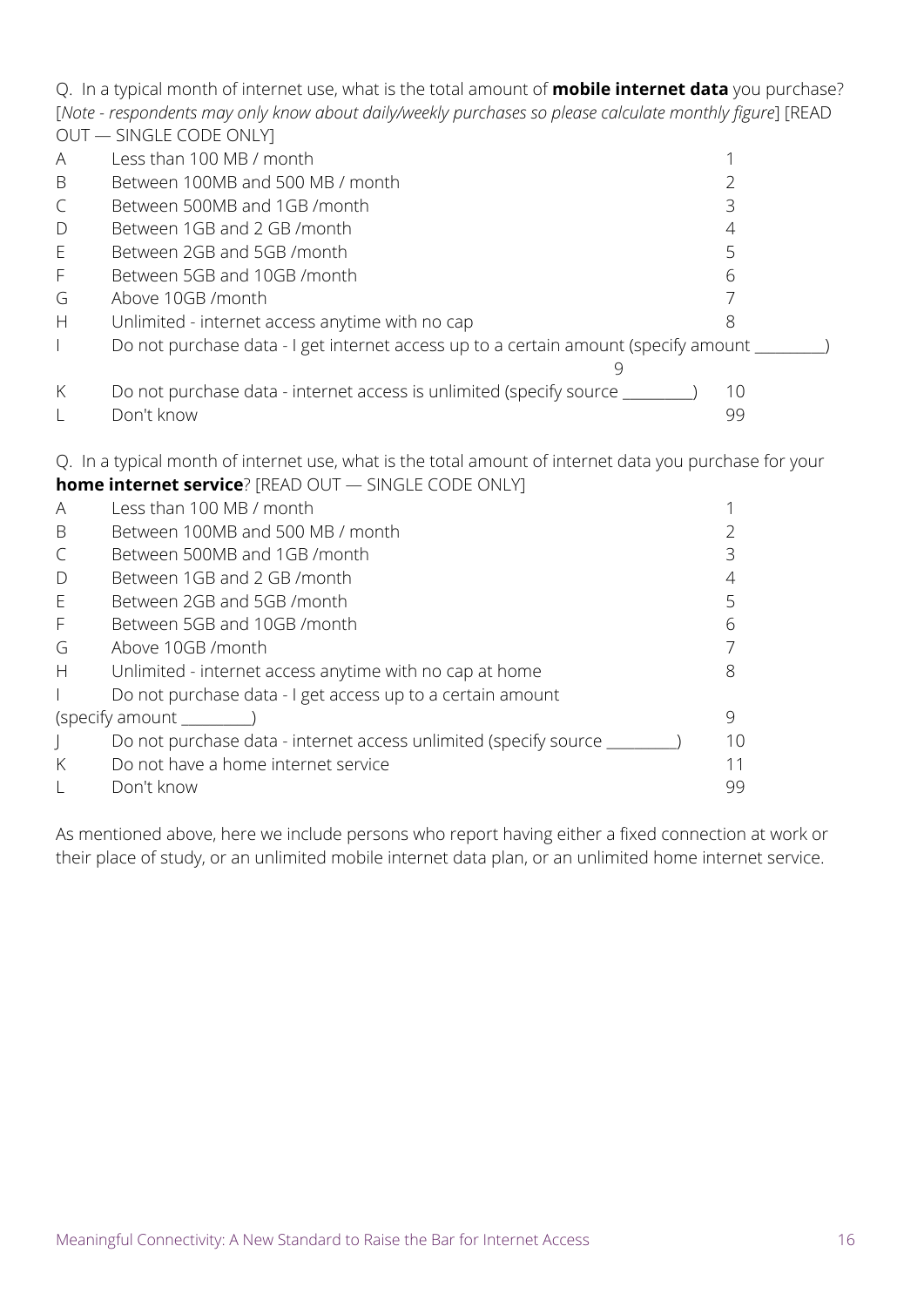#### **Percent of persons who use the internet daily**

Q. In the past 3 months, where and how often, if ever, have you used the internet from the following location(s)i? [READ OUT. MULTI-CODE OK.]

|                                                                                                        |                                                                                                                                                            | At least<br>once per<br>day | Almost<br>every day<br>(5-6 days a<br>week) | A few<br>days a<br>week<br>$(2-4 \text{ days})$<br>a week) | A few<br>days a<br>month<br>(up to 10<br>days a<br>month) | Almost<br>never<br>$(1-2 \times 1)$<br>in the<br>past 3<br>months) | Never | Do<br>not<br>know<br>(DO<br><b>NOT</b><br><b>READ</b><br>OUT) |
|--------------------------------------------------------------------------------------------------------|------------------------------------------------------------------------------------------------------------------------------------------------------------|-----------------------------|---------------------------------------------|------------------------------------------------------------|-----------------------------------------------------------|--------------------------------------------------------------------|-------|---------------------------------------------------------------|
| $\mathsf{A}% _{\mathsf{A}}^{\prime}=\mathsf{A}_{\mathsf{A}}^{\prime}=\mathsf{A}_{\mathsf{A}}^{\prime}$ | Home                                                                                                                                                       |                             |                                             |                                                            |                                                           |                                                                    |       |                                                               |
| $\mathsf B$                                                                                            | Work                                                                                                                                                       |                             |                                             |                                                            |                                                           |                                                                    |       |                                                               |
| $\mathsf{C}$                                                                                           | Place of education (e.g.,<br>school, university)                                                                                                           |                             |                                             |                                                            |                                                           |                                                                    |       |                                                               |
| $\mathsf{D}%$                                                                                          | Another person's home                                                                                                                                      |                             |                                             |                                                            |                                                           |                                                                    |       |                                                               |
| E                                                                                                      | Publicly accessible<br>internet facility which is<br>usually free (e.g.,<br>library, post office,<br>government offices,<br>community centers,<br>$etc.$ ) |                             |                                             |                                                            |                                                           |                                                                    |       |                                                               |
| F                                                                                                      | Publicly accessible<br>internet facility which is<br>usually paid (e.g.,<br>cybercafe, hotel,<br>airport, other paid WiFi<br>hotspots, etc.)               |                             |                                             |                                                            |                                                           |                                                                    |       |                                                               |
| G                                                                                                      | Other (please specify                                                                                                                                      |                             |                                             |                                                            |                                                           |                                                                    |       |                                                               |

We include those report using the internet from any of the above locations "At least once per day"

<span id="page-17-0"></span>Finally, while we don't provide specific guidance on survey design here, there are other [resources](https://webfoundation.org/2018/06/measuring-womens-connectivity-a-toolkit-for-researching-access-and-use/) for this.

#### Calculating the Standard

We compared the results from each threshold (e.g., number of people reporting they own or have access to a smartphone) against the sample size to determine the percentage of the population (within the margin or error) that meets the threshold.

Next we calculated the simple mean of all four thresholds for each country. Thus, no weights were used and each threshold is treated as equally relevant when understanding meaningful connectivity. This average then provides us with the overall meaningful connectivity score for each country. The score can be used to understand the difference between meaningful connectivity and internet use within a country.